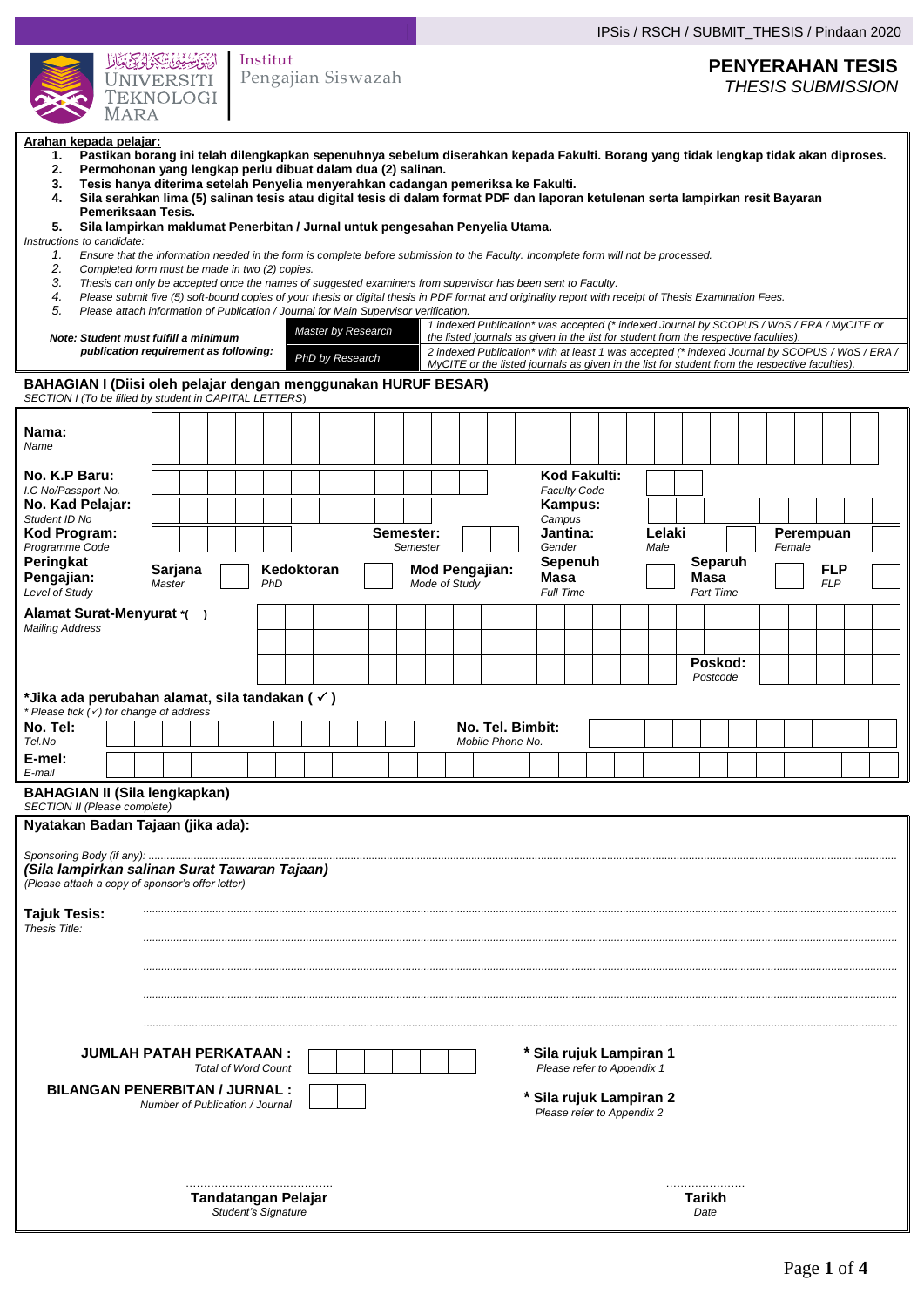#### **BAHAGIAN III** *(Pelajar dikehendaki mendapatkan pengesahan daripada pihak berkenaan) SECTION III (Student is required to get endorsement from the following parties)*

|    | $522$ and $\mu$ and $\mu$ is required to get endorsement from the following parties)                                                                                                                                                           |                                                                                                                                                                                                                                                                                                                                                                                                                                                                                                                                                                                                                                                                                                                                                                                                                                                                                                                                                              |  |  |  |  |
|----|------------------------------------------------------------------------------------------------------------------------------------------------------------------------------------------------------------------------------------------------|--------------------------------------------------------------------------------------------------------------------------------------------------------------------------------------------------------------------------------------------------------------------------------------------------------------------------------------------------------------------------------------------------------------------------------------------------------------------------------------------------------------------------------------------------------------------------------------------------------------------------------------------------------------------------------------------------------------------------------------------------------------------------------------------------------------------------------------------------------------------------------------------------------------------------------------------------------------|--|--|--|--|
|    | A. Ulasan oleh Penyelia Utama<br><b>Statement by Main Supervisor</b>                                                                                                                                                                           | Sila tandakan $(\sqrt{})$<br>Please tick $(\sqrt{})$<br>Saya telah meneliti dan mengesahkan bahawa:<br>I have reviewed the thesis above and confirm that:<br><b>indeks</b><br>tesis pelajar telah melalui proses<br>%<br>kesamaan:<br>saringan plagiat dengan<br>the thesis has been screened for plagiarism with<br>similarity index of<br>tesis ini telah mematuhi Peraturan Akademik Pascasiswazah dan garis panduan<br>format tesis UiTM.<br>the thesis has abide by the Postgraduate Academic Regulations and the guideline on thesis format.<br>pelajar telah memenuhi keperluan penerbitan seperti yang dinyatakan di<br><b>BAHAGIAN II (Bermula untuk Kohort September 2017)</b><br>students have met the publication requirements as set out in Part II (Starting from September 2017 Cohort)<br>tesis pelajar telah mencapai tahap penganugerahan ijazah Sarjana / Kedoktoran.<br>the student's thesis has fullfilled the Master/PhD requirements. |  |  |  |  |
|    |                                                                                                                                                                                                                                                | Nama dan Cop Rasmi<br>Tarikh<br>Tandatangan<br>Name and Official Stamp<br>Signature<br>Date                                                                                                                                                                                                                                                                                                                                                                                                                                                                                                                                                                                                                                                                                                                                                                                                                                                                  |  |  |  |  |
|    | <b>B.</b> Pengesahan Ketua Pusat<br>Pengajian Siswazah (KPPS)<br>Fakulti<br><b>Endorsed by KPPS Faculty</b>                                                                                                                                    | Tarikh penerimaan lengkap cadangan<br>$\mathbf 2$<br>0<br>$\prime$<br>I<br>pemeriksa daripada penyelia :<br>Date of receipt of names of suggested examiners from<br><b>Date</b><br>Month<br>Year<br>supervisor:                                                                                                                                                                                                                                                                                                                                                                                                                                                                                                                                                                                                                                                                                                                                              |  |  |  |  |
|    |                                                                                                                                                                                                                                                | Tindakan fakulti. Sila tandakan (√) untuk janaan Bil oleh Pihak Bendahari.<br>Faculty action. Please tick $(\sqrt{})$ for generating bills by the Bursary.                                                                                                                                                                                                                                                                                                                                                                                                                                                                                                                                                                                                                                                                                                                                                                                                   |  |  |  |  |
|    |                                                                                                                                                                                                                                                | <b>Yuran Tesis</b><br>Thesis Fee                                                                                                                                                                                                                                                                                                                                                                                                                                                                                                                                                                                                                                                                                                                                                                                                                                                                                                                             |  |  |  |  |
|    |                                                                                                                                                                                                                                                | Pelajar Tempatan<br>Pelajar Antarabangsa<br><b>Local Student</b><br><b>International Student</b>                                                                                                                                                                                                                                                                                                                                                                                                                                                                                                                                                                                                                                                                                                                                                                                                                                                             |  |  |  |  |
|    |                                                                                                                                                                                                                                                | Kedoktoran<br>Kedoktoran<br><b>RM 2000</b><br><b>RM 4000</b>                                                                                                                                                                                                                                                                                                                                                                                                                                                                                                                                                                                                                                                                                                                                                                                                                                                                                                 |  |  |  |  |
|    |                                                                                                                                                                                                                                                | PhD<br>PhD<br>Sarjana<br>Sarjana<br><b>RM 1000</b><br><b>RM 2000</b><br>Master<br>Master                                                                                                                                                                                                                                                                                                                                                                                                                                                                                                                                                                                                                                                                                                                                                                                                                                                                     |  |  |  |  |
| С. | <b>BENDAHARI</b><br>Bursary                                                                                                                                                                                                                    | Nama dan Cop Rasmi<br><b>Tarikh</b><br>Tandatangan<br>Name and Official Stamp<br>Signature<br>Date<br>Pengesahan pegawai Pejabat Bendahari<br>Verification by Bursary's officer<br>Sudah bayar<br>Pelajar Tajaan<br>Paid<br><b>Sponsored Student</b><br>No. resit:<br>Receipt No.:                                                                                                                                                                                                                                                                                                                                                                                                                                                                                                                                                                                                                                                                           |  |  |  |  |
|    | D. Perakuan oleh Ketua Pengajian Siswazah (Fakulti)<br>Acknowledged by KPS (Faculty)                                                                                                                                                           | <b>Tarikh</b><br>Nama dan Cop Rasmi<br>Tandatangan<br>Name and Official Stamp<br>Signature<br>Date                                                                                                                                                                                                                                                                                                                                                                                                                                                                                                                                                                                                                                                                                                                                                                                                                                                           |  |  |  |  |
|    | Saya mengesahkan bahawa pelajar telah<br>menyerahkan 5 salinan tesis / digital tesis<br>(PDF) untuk pemeriksaan.<br>I confirm that the above candidate has submitted five (5) copies of this<br>thesis / digital thesis (PDF) for examination. | Tandatangan:<br>Signature                                                                                                                                                                                                                                                                                                                                                                                                                                                                                                                                                                                                                                                                                                                                                                                                                                                                                                                                    |  |  |  |  |
|    |                                                                                                                                                                                                                                                | Nama dan Cop Rasmi<br>Tarikh<br>Name and Official Stamp<br>Date                                                                                                                                                                                                                                                                                                                                                                                                                                                                                                                                                                                                                                                                                                                                                                                                                                                                                              |  |  |  |  |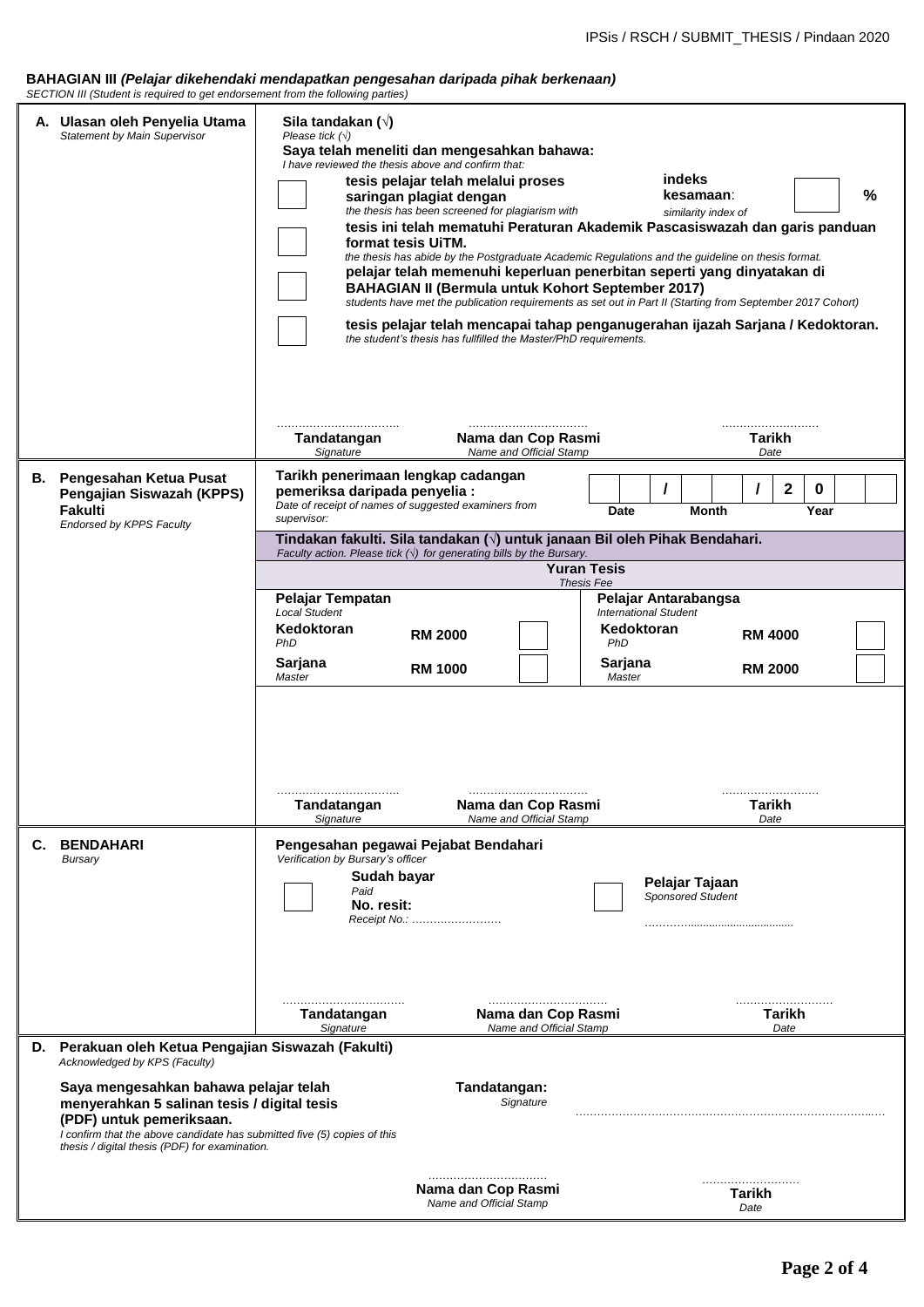**LAMPIRAN 1** *APPENDIX 1*

## **DOCTORAL DEGREE BY RESEARCH / MASTERS DEGREE BY RESEARCH**

### *Social Sciences and Humanities*

|                                                |                                                    |             | <b>PhD</b> |             | <b>MASTER</b> |  |
|------------------------------------------------|----------------------------------------------------|-------------|------------|-------------|---------------|--|
| <b>NO</b><br><b>FACULTY / ACADEMY / CENTRE</b> |                                                    | <b>MIN</b>  | <b>MAX</b> | <b>MIN</b>  | <b>MAX</b>    |  |
|                                                | Faculty of Law                                     |             |            | 40,000      |               |  |
| 2                                              | Academy of Language Studies                        | 80,000      |            |             |               |  |
| 3                                              | Faculty of Administrative Science & Policy Studies |             |            | 30,000      |               |  |
| 4                                              | Faculty of Art & Design                            |             |            |             |               |  |
| 5                                              | Faculty of Education                               | 100,000     |            |             | 50,000        |  |
| 6                                              | Faculty of Film, Theater & Animation               | 70,000      |            | 25,000      |               |  |
|                                                | Academy of Contemporary Islamic Studies (ACIS)     | 60,000      |            | 30,000      |               |  |
| 8                                              | Faculty of Communication & Media Studies           | <b>None</b> |            | <b>None</b> |               |  |
| 9                                              | Faculty of Music                                   | 50,000      | 80,000     | 30,000      |               |  |

### *Business and Management*

|                                                |                                              | <b>PhD</b> |            | <b>MASTER</b> |            |
|------------------------------------------------|----------------------------------------------|------------|------------|---------------|------------|
| <b>NO</b><br><b>FACULTY / ACADEMY / CENTRE</b> |                                              | <b>MIN</b> | <b>MAX</b> | <b>MIN</b>    | <b>MAX</b> |
|                                                | <b>Faculty of Accountancy</b>                |            |            |               |            |
|                                                | <b>Faculty of Information Management</b>     | 80,000     |            |               |            |
| 3                                              | Accounting Research Institute (ARI)          | 100,000    |            | 30,000        | 50,000     |
| 4                                              | Arshad Ayub Graduate Business School (AAGBS) | 60,000     |            |               |            |
| 5                                              | Faculty of Business & Management             |            |            |               |            |
| 6                                              | Faculty of Hotel & Tourism Management        |            |            |               |            |

**\*\*** Malaysia Institute of Transport (MITRANS) – As according to specific research by Faculty.

### *Science and Technology*

|                                        |                                               | <b>PhD</b> |            | <b>MASTER</b> |            |
|----------------------------------------|-----------------------------------------------|------------|------------|---------------|------------|
| <b>NO</b>                              | <b>FACULTY / ACADEMY / CENTRE</b>             | <b>MIN</b> | <b>MAX</b> | <b>MIN</b>    | <b>MAX</b> |
|                                        | <b>Faculty of Applied Sciences</b>            |            |            |               |            |
| $\mathcal{P}$                          | Faculty of Architecture, Planning & Surveying |            |            |               |            |
| 3                                      | <b>Faculty of Chemical Engineering</b>        |            |            |               |            |
| 4                                      | Faculty of Civil Engineering                  |            |            |               |            |
| 5                                      | Faculty of Computer & Mathematical Sciences   |            |            |               |            |
| 6                                      | <b>Faculty of Dentistry</b>                   |            |            |               |            |
|                                        | Faculty of Electrical Engineering             |            | 100,000    | 20,000        | 50,000     |
| 8<br><b>Faculty of Health Sciences</b> |                                               |            |            |               |            |
| 9                                      | <b>Faculty of Mechanical Engineering</b>      |            |            |               |            |
| 10                                     | <b>Faculty of Medicine</b>                    |            |            |               |            |
| 11                                     | <b>Faculty of Pharmacy</b>                    |            |            |               |            |
| $12 \overline{ }$                      | Faculty of Plantation & Agrotechnology        |            |            |               |            |
| 13                                     | Faculty of Sports Science & Recreation        |            |            |               |            |

## **DOCTORAL DEGREE BY MIXED MODE / MASTER DEGREE BY MIXED MODE**

|                                | <b>PhD</b> |            | <b>MASTER</b> |            |  |
|--------------------------------|------------|------------|---------------|------------|--|
| <b>CLUSTER</b>                 |            | <b>MAX</b> | <b>MIN</b>    | <b>MAX</b> |  |
| Social Science and Humanities  |            |            | 30,000        |            |  |
| <b>Business and Management</b> | 80,000     | 100,000    |               | 50,000     |  |
| Science and Technology         | 30,000     |            | 20,000        |            |  |

# **DOCTORAL DEGREE BY COURSEWORK**

| $\sim$ $\sim$ $\sim$ $\sim$ $\sim$<br><b>FNTRF</b><br>ENC'<br>ADEM'<br>$\mathbf{v}$ | <b>MINIMUM</b>           | <b>MAXIMUM</b>         |  |
|-------------------------------------------------------------------------------------|--------------------------|------------------------|--|
| न⊾⊾                                                                                 | .000<br>$\Lambda$ $\cap$ | .000<br>7 <sub>r</sub> |  |